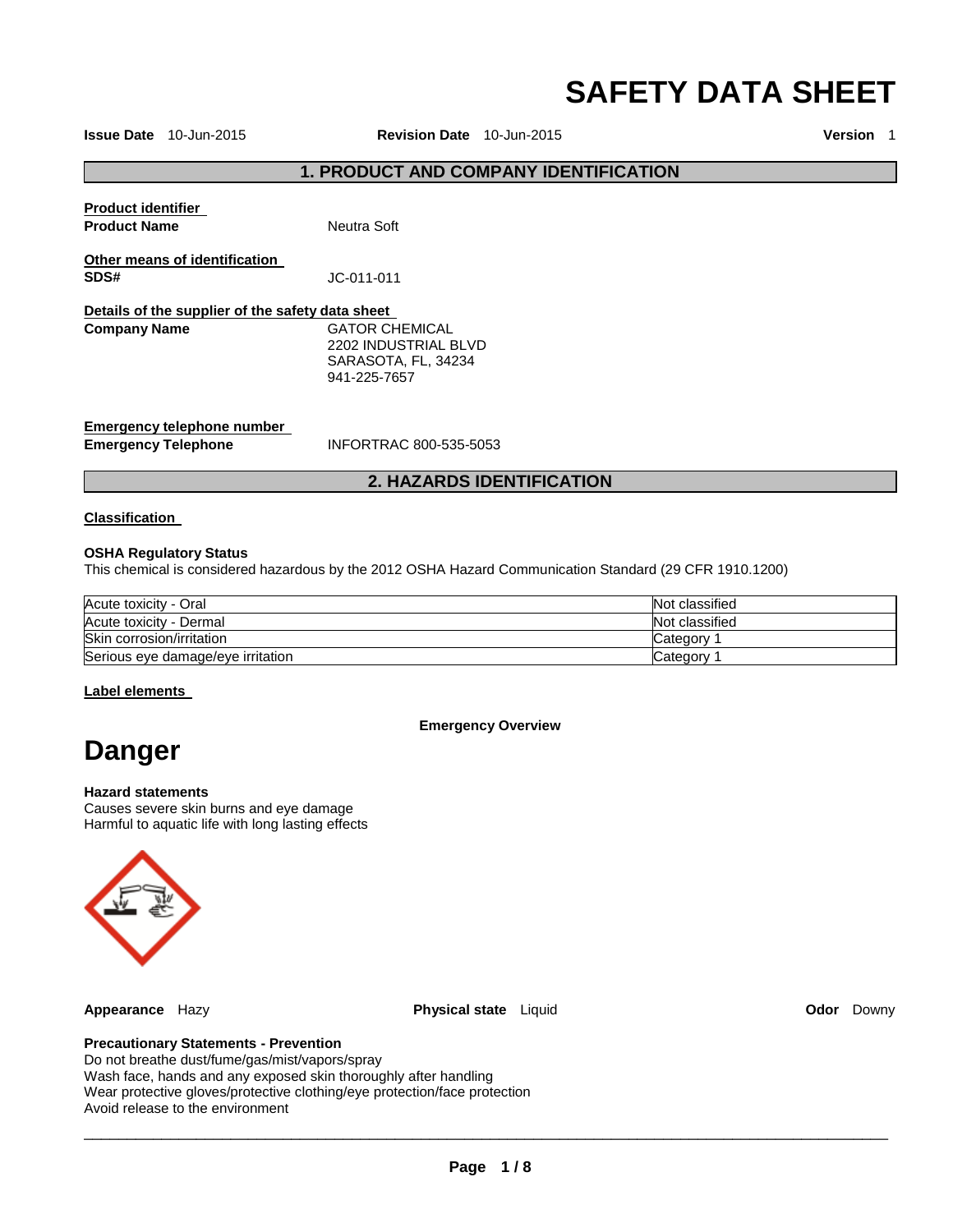# **Precautionary Statements - Response**

IF exposed or concerned: Get medical advice/attention IF IN EYES: Rinse cautiously with water for several minutes. Remove contact lenses, if present and easy to do. Continue rinsing Immediately call a POISON CENTER or doctor/physician IF ON SKIN (or hair): Remove/Take off immediately all contaminated clothing. Rinse skin with water/shower Wash contaminated clothing before reuse IF INHALED: Remove victim to fresh air and keep at rest in a position comfortable for breathing Immediately call a POISON CENTER or doctor/physician IF SWALLOWED: Rinse mouth. DO NOT induce vomiting

\_\_\_\_\_\_\_\_\_\_\_\_\_\_\_\_\_\_\_\_\_\_\_\_\_\_\_\_\_\_\_\_\_\_\_\_\_\_\_\_\_\_\_\_\_\_\_\_\_\_\_\_\_\_\_\_\_\_\_\_\_\_\_\_\_\_\_\_\_\_\_\_\_\_\_\_\_\_\_\_\_\_\_\_\_\_\_\_\_\_\_\_\_

# **Precautionary Statements - Storage**

Store locked up

#### **Precautionary Statements - Disposal**

Dispose of contents/container to an approved waste disposal plant

#### **Hazards not otherwise classified (HNOC)**

# **Other Information**<br>Unknown Acute Toxicity

0% of the mixture consists of ingredient(s) of unknown toxicity

# **3. COMPOSITION/INFORMATION ON INGREDIENTS**

| <b>Chemical Name</b>   | <b>CAS No.</b> | Weight-% | <b>Trade Secret</b> |
|------------------------|----------------|----------|---------------------|
| <b>Phosphoric Acid</b> | 7664-38-2      | 3-7      |                     |
| Fluorosilicic Acid     | 16961-83-4     | 1 – C    |                     |
| 2-Propanol             | 67-63-0        | 1-5      |                     |

\*The exact percentage (concentration) of composition has been withheld as a trade secret.

# **4. FIRST AID MEASURES**

| <b>First aid measures</b>                                   |                                                                                                                                                                                                                                                                                                             |
|-------------------------------------------------------------|-------------------------------------------------------------------------------------------------------------------------------------------------------------------------------------------------------------------------------------------------------------------------------------------------------------|
| <b>General advice</b>                                       | Immediate medical attention is required.                                                                                                                                                                                                                                                                    |
| <b>Skin Contact</b>                                         | Immediate medical attention is required. Wash off immediately with soap and plenty of water<br>while removing all contaminated clothes and shoes.                                                                                                                                                           |
| Eye contact                                                 | Immediate medical attention is required. Rinse immediately with plenty of water, also under<br>the eyelids, for at least 15 minutes. Keep eye wide open while rinsing. Do not rub affected<br>area.                                                                                                         |
| <b>Inhalation</b>                                           | Remove to fresh air. Call a physician or poison control center immediately. If not breathing,<br>give artificial respiration. If breathing is difficult, give oxygen.                                                                                                                                       |
| Ingestion                                                   | Immediate medical attention is required. Do NOT induce vomiting. Drink plenty of water.<br>Never give anything by mouth to an unconscious person. Remove from exposure, lie down.<br>Clean mouth with water and drink afterwards plenty of water. Call a physician or poison<br>control center immediately. |
| Self-protection of the first aider                          | Use personal protective equipment as required. Avoid contact with skin, eyes or clothing.                                                                                                                                                                                                                   |
| Most important symptoms and effects, both acute and delayed |                                                                                                                                                                                                                                                                                                             |
| <b>Symptoms</b>                                             | Any additional important symptoms and effects are described in Section 11: Toxicology<br>Information.                                                                                                                                                                                                       |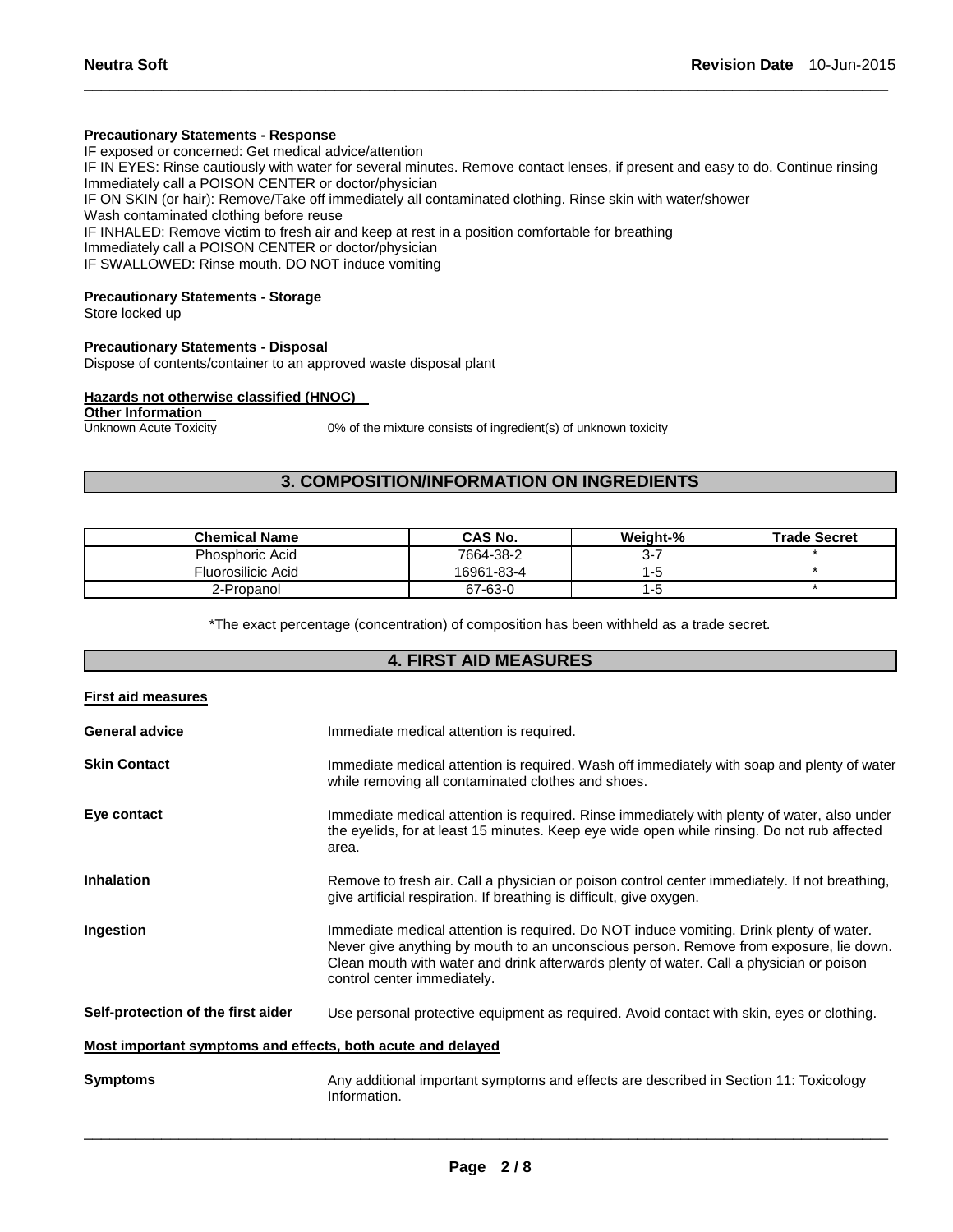#### **Indication of any immediate medical attention and special treatment needed**

**Note to physicians** Product is a corrosive material. Use of gastric lavage or emesis is contraindicated. Possible perforation of stomach or esophagus should be investigated. Do not give chemical antidotes. Asphyxia from glottal edema may occur. Marked decrease in blood pressure may occur with moist rales, frothy sputum, and high pulse pressure. Treat symptomatically.

# **5. FIRE-FIGHTING MEASURES**

\_\_\_\_\_\_\_\_\_\_\_\_\_\_\_\_\_\_\_\_\_\_\_\_\_\_\_\_\_\_\_\_\_\_\_\_\_\_\_\_\_\_\_\_\_\_\_\_\_\_\_\_\_\_\_\_\_\_\_\_\_\_\_\_\_\_\_\_\_\_\_\_\_\_\_\_\_\_\_\_\_\_\_\_\_\_\_\_\_\_\_\_\_

#### **Suitable extinguishing media**

Use extinguishing measures that are appropriate to local circumstances and the surrounding environment.

**Unsuitable extinguishing media** Caution: Use of water spray when fighting fire may be inefficient.

#### **Specific hazards arising from the chemical**

The product causes burns of eyes, skin and mucous membranes. Thermal decomposition can lead to release of irritating and toxic gases and vapors. In the event of fire and/or explosion do not breathe fumes.

# **Explosion data Sensitivity to Mechanical Impact** None. **Sensitivity to Static Discharge** None.

#### **Protective equipment and precautions for firefighters**

As in any fire, wear self-contained breathing apparatus pressure-demand, MSHA/NIOSH (approved or equivalent) and full protective gear.

# **6. ACCIDENTAL RELEASE MEASURES**

#### **Personal precautions, protective equipment and emergency procedures**

| <b>Personal precautions</b>                          | Evacuate personnel to safe areas. Use personal protective equipment as required. Avoid<br>contact with skin, eyes or clothing. Keep people away from and upwind of spill/leak.                                                                                                                              |
|------------------------------------------------------|-------------------------------------------------------------------------------------------------------------------------------------------------------------------------------------------------------------------------------------------------------------------------------------------------------------|
| <b>Environmental precautions</b>                     |                                                                                                                                                                                                                                                                                                             |
| <b>Environmental precautions</b>                     | Do not allow into any sewer, on the ground or into any body of water. Should not be released<br>into the environment. Prevent further leakage or spillage if safe to do so. Prevent product<br>from entering drains.                                                                                        |
| Methods and material for containment and cleaning up |                                                                                                                                                                                                                                                                                                             |
| <b>Methods for containment</b>                       | Prevent further leakage or spillage if safe to do so.                                                                                                                                                                                                                                                       |
| Methods for cleaning up                              | Dike far ahead of liquid spill for later disposal. Soak up with inert absorbent material. Take up<br>mechanically, placing in appropriate containers for disposal. Clean contaminated surface<br>thoroughly. Prevent product from entering drains. Dam up. After cleaning, flush away traces<br>with water. |

# **7. HANDLING AND STORAGE**

#### **Precautions for safe handling**

**Advice on safe handling** Use personal protective equipment as required. Avoid contact with skin, eyes or clothing. Ensure adequate ventilation, especially in confined areas. In case of insufficient ventilation, wear suitable respiratory equipment. Use only with adequate ventilation and in closed systems.

#### **Conditions for safe storage, including any incompatibilities**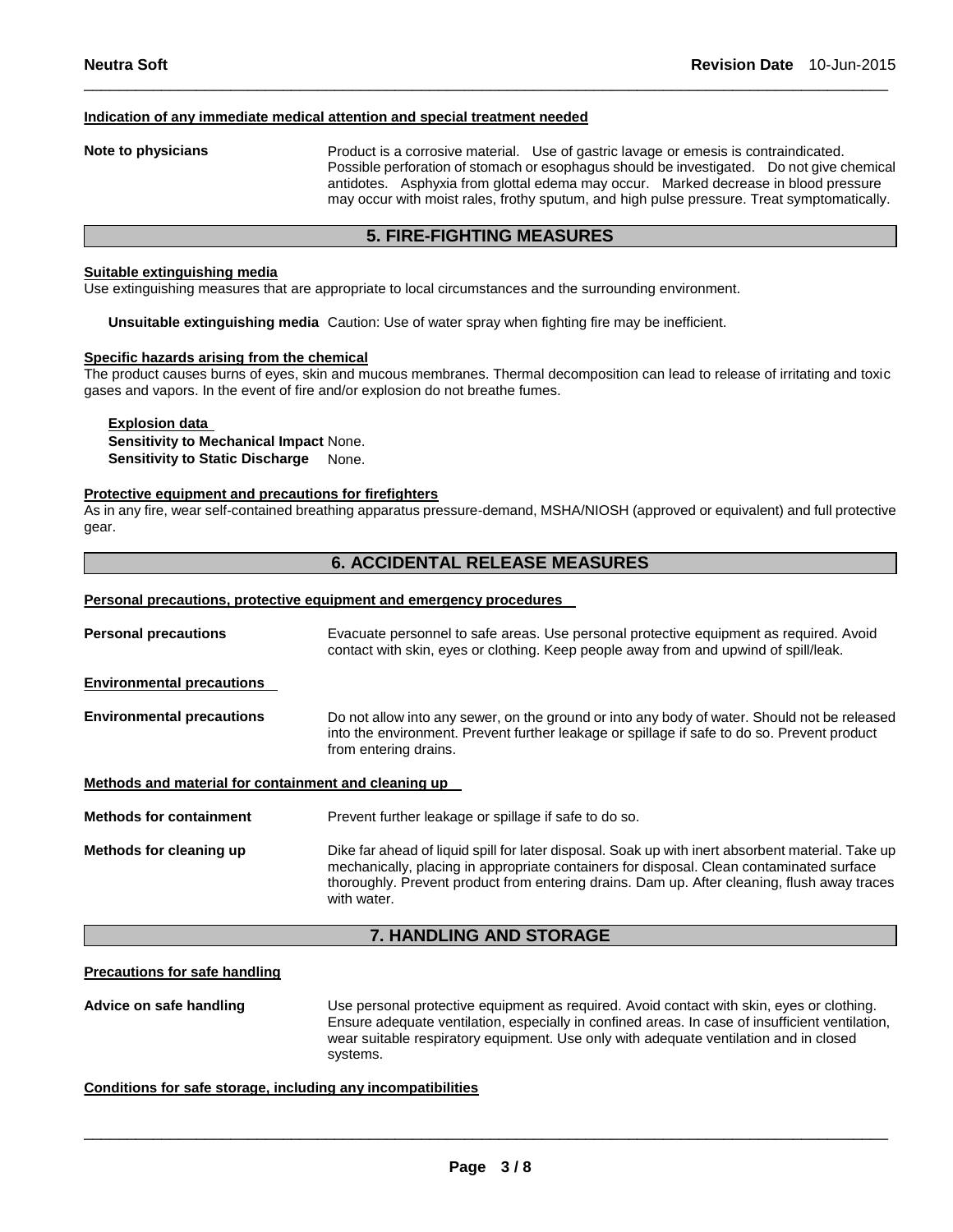# **Storage Conditions** Keep container tightly closed in a dry and well-ventilated place. Keep out of the reach of children. Keep containers tightly closed in a dry, cool and well-ventilated place. Keep in properly labeled containers. **Incompatible materials** Incompatible with strong acids and bases. Incompatible with oxidizing agents.

\_\_\_\_\_\_\_\_\_\_\_\_\_\_\_\_\_\_\_\_\_\_\_\_\_\_\_\_\_\_\_\_\_\_\_\_\_\_\_\_\_\_\_\_\_\_\_\_\_\_\_\_\_\_\_\_\_\_\_\_\_\_\_\_\_\_\_\_\_\_\_\_\_\_\_\_\_\_\_\_\_\_\_\_\_\_\_\_\_\_\_\_\_

# **8. EXPOSURE CONTROLS/PERSONAL PROTECTION**

# **Control parameters**

| <b>Exposure Guidelines</b><br>Exposure guidelines noted for ingredient(s). |                                                      |                                                                                                                                                         |                                                                                                               |
|----------------------------------------------------------------------------|------------------------------------------------------|---------------------------------------------------------------------------------------------------------------------------------------------------------|---------------------------------------------------------------------------------------------------------------|
| <b>Chemical Name</b>                                                       | <b>ACGIH TLV</b>                                     | <b>OSHA PEL</b>                                                                                                                                         | <b>NIOSH IDLH</b>                                                                                             |
| Phosphoric Acid<br>7664-38-2                                               | STEL: $3 \text{ mg/m}^3$<br>TWA: 1 mg/m <sup>3</sup> | TWA: 1 mg/m <sup>3</sup><br>(vacated) TWA: 1 mg/m <sup>3</sup><br>(vacated) STEL: $3 \text{ mg/m}^3$                                                    | IDLH: 1000 mg/m <sup>3</sup><br>TWA: 1 mg/m <sup>3</sup><br>STEL: $3 \text{ mg/m}^3$                          |
| Fluorosilicic Acid<br>16961-83-4                                           | TWA: 2.5 mg/m <sup>3</sup> F                         | TWA: 2.5 mg/m <sup>3</sup> F<br>TWA: $2.5 \text{ mg/m}^3$ dust<br>(vacated) TWA: 2.5 mg/m ${}^{3}$                                                      | TWA: $2.5 \text{ ma/m}^3$ F                                                                                   |
| 2-Propanol<br>67-63-0                                                      | STEL: 400 ppm<br>TWA: 200 ppm                        | TWA: 400 ppm<br>TWA: 980 mg/m $3$<br>(vacated) TWA: 400 ppm<br>(vacated) TWA: 980 mg/m $3$<br>(vacated) STEL: 500 ppm<br>(vacated) STEL: 1225 mg/m $^3$ | IDLH: 2000 ppm<br>TWA: 400 ppm<br>TWA: 980 mg/m <sup>3</sup><br>STEL: 500 ppm<br>STEL: 1225 mg/m <sup>3</sup> |

*NIOSH IDLH Immediately Dangerous to Life or Health* 

**Other Information** Vacated limits revoked by the Court of Appeals decision in AFL-CIO v. OSHA, 965 F.2d 962 (11th Cir., 1992).

#### **Appropriate engineering controls**

| <b>Engineering Controls</b>   | Showers, Eyewash stations & Ventilation systems.                                                                                                                                                                                                                                                                                                                                                                                                     |  |  |  |
|-------------------------------|------------------------------------------------------------------------------------------------------------------------------------------------------------------------------------------------------------------------------------------------------------------------------------------------------------------------------------------------------------------------------------------------------------------------------------------------------|--|--|--|
|                               | Individual protection measures, such as personal protective equipment                                                                                                                                                                                                                                                                                                                                                                                |  |  |  |
| <b>Eye/face protection</b>    | Wear safety glasses with side shields (or goggles). Wear a face shield if splashing hazard<br>exists.                                                                                                                                                                                                                                                                                                                                                |  |  |  |
| Skin and body protection      | Wear impervious protective clothing, including boots, gloves, lab coat, apron or coveralls, as<br>appropriate, to prevent skin contact.                                                                                                                                                                                                                                                                                                              |  |  |  |
| <b>Respiratory protection</b> | If exposure limits are exceeded or irritation is experienced, NIOSH/MSHA approved<br>respiratory protection should be worn. Positive-pressure supplied air respirators may be<br>required for high airborne contaminant concentrations. Respiratory protection must be<br>provided in accordance with current local regulations.                                                                                                                     |  |  |  |
| <b>General Hygiene</b>        | Avoid contact with skin, eyes or clothing. Wear suitable gloves and eye/face protection.<br>When using do not eat, drink or smoke. Wash contaminated clothing before reuse. Keep<br>away from food, drink and animal feeding stuffs. Contaminated work clothing should not be<br>allowed out of the workplace. Regular cleaning of equipment, work area and clothing is<br>recommended. Take off all contaminated clothing and wash it before reuse. |  |  |  |

# **9. PHYSICAL AND CHEMICAL PROPERTIES**

# **Information on basic physical and chemical properties**

| <b>Physical state</b> | Liquid                   |
|-----------------------|--------------------------|
| Appearance            | Hazy                     |
| Color                 | Green                    |
| Odor                  | Downy                    |
| <b>Odor threshold</b> | No Information available |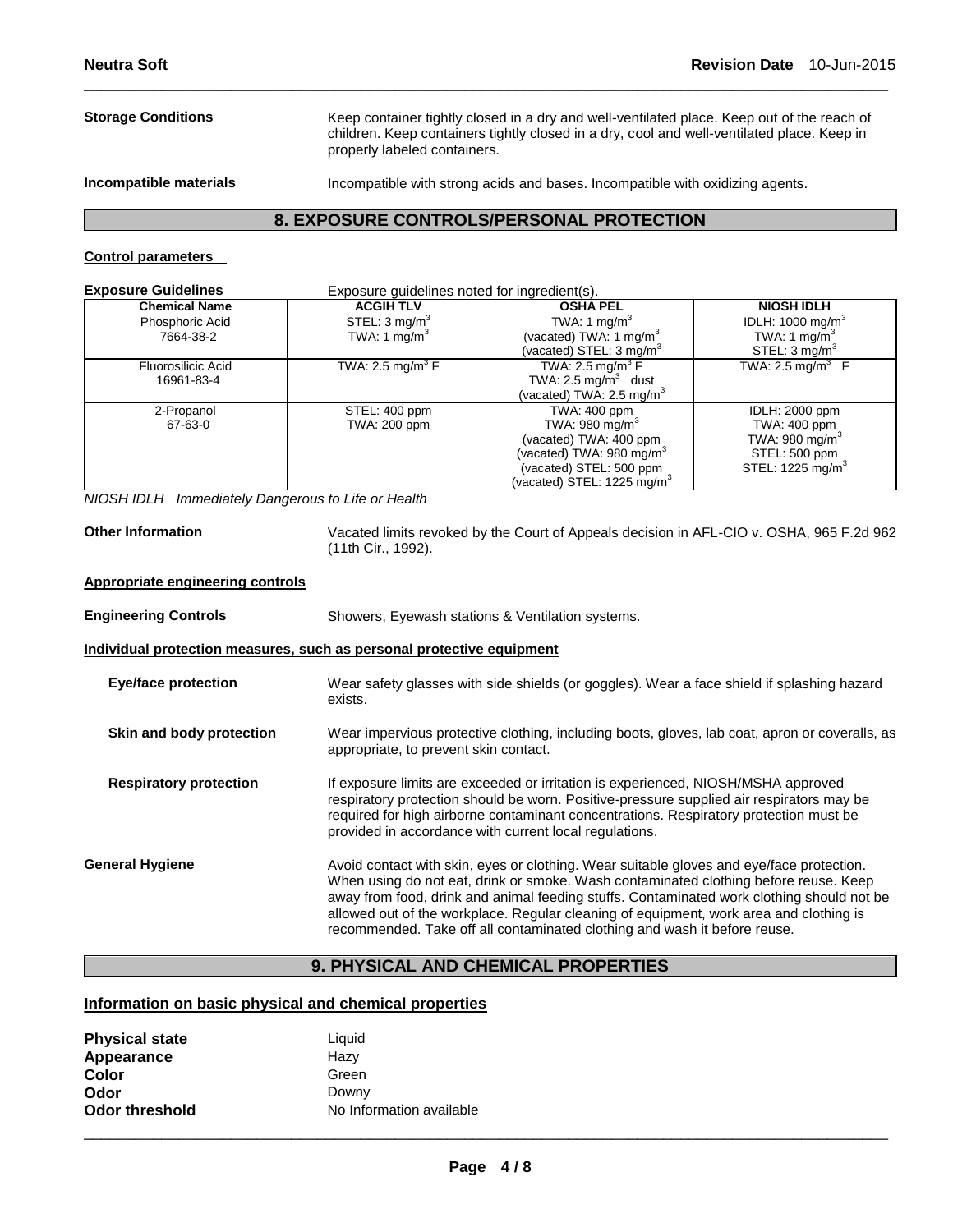| <b>Property</b>                     | Values                     | <b>Remarks</b> | • Method |
|-------------------------------------|----------------------------|----------------|----------|
| рH                                  | $\leq$                     |                |          |
| <b>Specific Gravity</b>             | 1.06                       |                |          |
| <b>Viscosity</b>                    | No Information available   |                |          |
| <b>Melting point/freezing point</b> | No Information available   |                |          |
| <b>Flash point</b>                  | Above 200°F                |                |          |
| Boiling point / boiling range       | $>= 212 °F (at 760 mm Hg)$ |                |          |
| <b>Evaporation rate</b>             | No Information available   |                |          |
| Flammability (solid, gas)           |                            |                |          |
| <b>Flammability Limits in Air</b>   |                            |                |          |
| <b>Upper flammability limit:</b>    | No Information available   |                |          |
| Lower flammability limit:           | No Information available   |                |          |
| Vapor pressure                      | No Information available   |                |          |
| Vapor density                       | No Information available   |                |          |
| <b>Water solubility</b>             | Complete                   |                |          |
| <b>Partition coefficient</b>        | No Information available   |                |          |
| <b>Autoignition temperature</b>     | No Information available   |                |          |
| <b>Decomposition temperature</b>    | No Information available   |                |          |
| <b>Other Information</b>            |                            |                |          |

| <b>Density Lbs/Gal</b> | 8.84 |
|------------------------|------|
| <b>VOC Content (%)</b> | 1.28 |

# **10. STABILITY AND REACTIVITY**

\_\_\_\_\_\_\_\_\_\_\_\_\_\_\_\_\_\_\_\_\_\_\_\_\_\_\_\_\_\_\_\_\_\_\_\_\_\_\_\_\_\_\_\_\_\_\_\_\_\_\_\_\_\_\_\_\_\_\_\_\_\_\_\_\_\_\_\_\_\_\_\_\_\_\_\_\_\_\_\_\_\_\_\_\_\_\_\_\_\_\_\_\_

#### **Reactivity**

No data available

# **Chemical stability**

Stable under recommended storage conditions.

#### **Possibility of Hazardous Reactions**

None under normal processing.

#### **Conditions to avoid**

Exposure to air or moisture over prolonged periods.

## **Incompatible materials**

Incompatible with strong acids and bases. Incompatible with oxidizing agents.

# **Hazardous Decomposition Products**

Thermal decomposition can lead to release of irritating and toxic gases and vapors.

# **11. TOXICOLOGICAL INFORMATION**

# **Information on likely routes of exposure**

#### **Product Information**

| <b>Inhalation</b>   | No data available. Avoid breathing vapors or mists.                                          |
|---------------------|----------------------------------------------------------------------------------------------|
| Eye contact         | Avoid contact with eyes. Causes severe eye damage.                                           |
| <b>Skin Contact</b> | Avoid contact with skin. Corrosive. Contact with skin may cause severe irritation and burns. |
| Ingestion           | No data available. Do not taste or swallow. Not an expected route of exposure.               |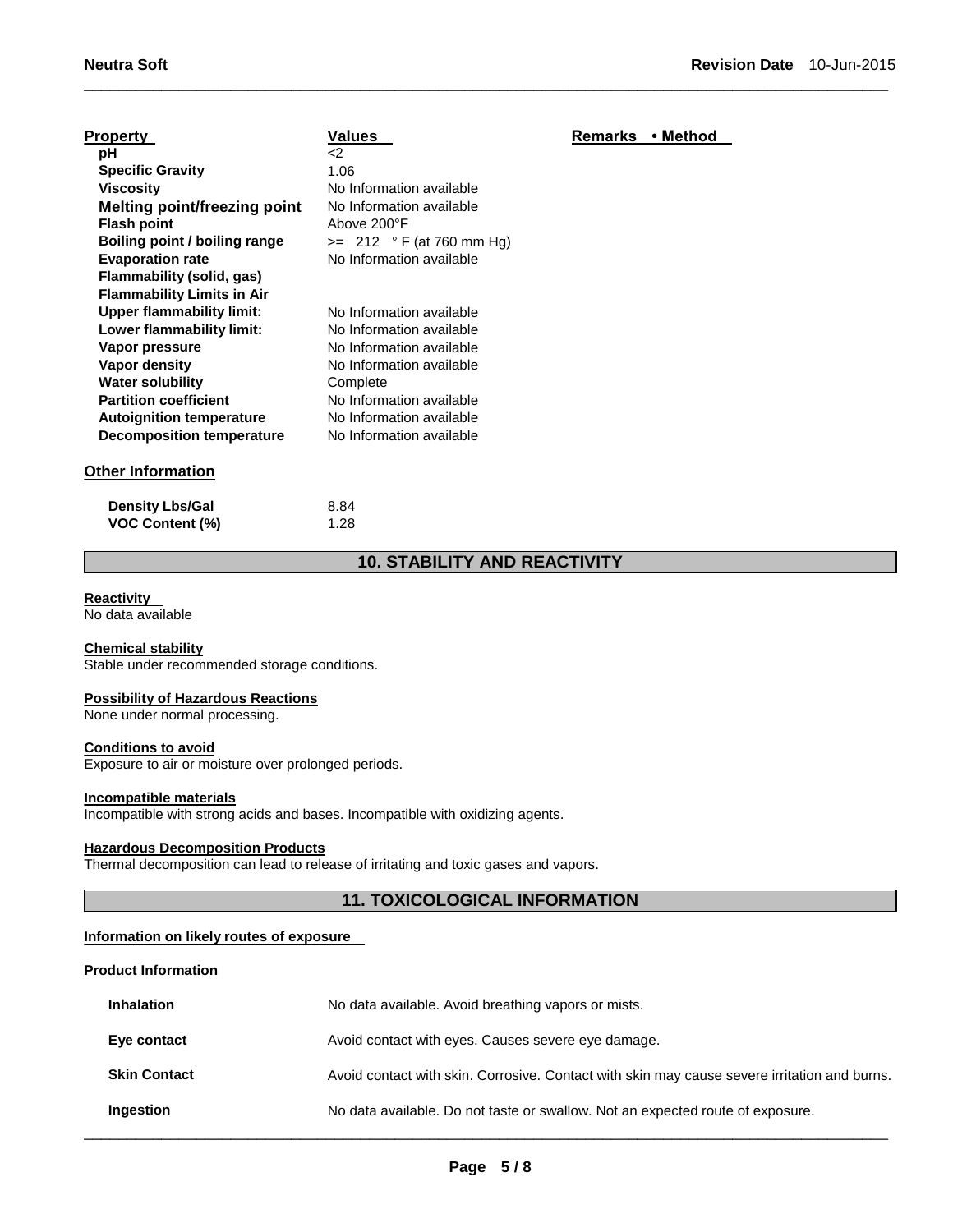| <b>Chemical Name</b>                                                                       | Oral LD50                                                                                                                                |                                                                                                                                                                                     | Dermal LD50    |          |            | <b>Inhalation LC50</b>                                                                   |  |
|--------------------------------------------------------------------------------------------|------------------------------------------------------------------------------------------------------------------------------------------|-------------------------------------------------------------------------------------------------------------------------------------------------------------------------------------|----------------|----------|------------|------------------------------------------------------------------------------------------|--|
| Phosphoric Acid<br>7664-38-2                                                               | $= 1530$ mg/kg (Rat)                                                                                                                     |                                                                                                                                                                                     | $= 2740$ mg/kg | (Rabbit) |            | $> 850$ mg/m <sup>3</sup> (Rat) 1 h                                                      |  |
| Fluorosilicic Acid<br>16961-83-4                                                           | $= 430$ mg/kg (Rat)                                                                                                                      |                                                                                                                                                                                     |                |          |            | $= 1.11$ mg/L (Rat) 1 h                                                                  |  |
| 2-Propanol<br>67-63-0                                                                      | $= 1870$ mg/kg (Rat)                                                                                                                     |                                                                                                                                                                                     | $= 4059$ mg/kg | (Rabbit) |            | $= 72600$ mg/m <sup>3</sup> (Rat) 4 h                                                    |  |
| Information on toxicological effects                                                       |                                                                                                                                          |                                                                                                                                                                                     |                |          |            |                                                                                          |  |
| <b>Symptoms</b>                                                                            | No Information available.                                                                                                                |                                                                                                                                                                                     |                |          |            |                                                                                          |  |
| Delayed and immediate effects as well as chronic effects from short and long-term exposure |                                                                                                                                          |                                                                                                                                                                                     |                |          |            |                                                                                          |  |
| <b>Sensitization</b>                                                                       | No Information available.                                                                                                                |                                                                                                                                                                                     |                |          |            |                                                                                          |  |
| Germ cell mutagenicity                                                                     | No Information available.                                                                                                                |                                                                                                                                                                                     |                |          |            |                                                                                          |  |
| Carcinogenicity                                                                            |                                                                                                                                          |                                                                                                                                                                                     |                |          |            | The table below indicates whether each agency has listed any ingredient as a carcinogen. |  |
| <b>Chemical Name</b>                                                                       | <b>ACGIH</b>                                                                                                                             | <b>IARC</b>                                                                                                                                                                         |                |          | <b>NTP</b> | <b>OSHA</b>                                                                              |  |
| <b>Fluorosilicic Acid</b><br>16961-83-4                                                    |                                                                                                                                          | Group 3                                                                                                                                                                             |                |          |            |                                                                                          |  |
| 2-Propanol<br>67-63-0                                                                      |                                                                                                                                          | Group 3                                                                                                                                                                             |                |          | X          |                                                                                          |  |
| Not classifiable as a human carcinogen<br>$X$ - Present                                    | IARC (International Agency for Research on Cancer)<br>OSHA (Occupational Safety and Health Administration of the US Department of Labor) |                                                                                                                                                                                     |                |          |            |                                                                                          |  |
| <b>Reproductive toxicity</b>                                                               | No Information available.                                                                                                                |                                                                                                                                                                                     |                |          |            |                                                                                          |  |
| <b>STOT - single exposure</b>                                                              |                                                                                                                                          | No Information available.                                                                                                                                                           |                |          |            |                                                                                          |  |
| <b>STOT - repeated exposure</b>                                                            | No Information available.                                                                                                                |                                                                                                                                                                                     |                |          |            |                                                                                          |  |
| <b>Chronic toxicity</b>                                                                    |                                                                                                                                          | Chronic exposure to corrosive fumes/gases may cause erosion of the teeth followed by jaw<br>necrosis. Bronchial irritation with chronic cough and frequent attacks of pneumonia are |                |          |            |                                                                                          |  |
|                                                                                            |                                                                                                                                          | common. Gastrointestinal disturbances may also be seen. Avoid repeated exposure.<br>Possible risk of irreversible effects.                                                          |                |          |            |                                                                                          |  |
| <b>Target organ effects</b>                                                                |                                                                                                                                          | EYES, Respiratory system, Skin.                                                                                                                                                     |                |          |            |                                                                                          |  |
| <b>Aspiration hazard</b>                                                                   |                                                                                                                                          | No Information available.                                                                                                                                                           |                |          |            |                                                                                          |  |
| Numerical measures of toxicity - Product Information                                       |                                                                                                                                          |                                                                                                                                                                                     |                |          |            |                                                                                          |  |

\_\_\_\_\_\_\_\_\_\_\_\_\_\_\_\_\_\_\_\_\_\_\_\_\_\_\_\_\_\_\_\_\_\_\_\_\_\_\_\_\_\_\_\_\_\_\_\_\_\_\_\_\_\_\_\_\_\_\_\_\_\_\_\_\_\_\_\_\_\_\_\_\_\_\_\_\_\_\_\_\_\_\_\_\_\_\_\_\_\_\_\_\_

**Unknown Acute Toxicity** 0% of the mixture consists of ingredient(s) of unknown toxicity

# **12. ECOLOGICAL INFORMATION**

# **Ecotoxicity**

# 5.76% of the mixture consists of components(s) of unknown hazards to the aquatic environment

| <b>Chemical Name</b> | Algae/aquatic plants         | Fish                                                                  | <b>Crustacea</b>                                                      |
|----------------------|------------------------------|-----------------------------------------------------------------------|-----------------------------------------------------------------------|
| Phosphoric Acid      |                              |                                                                       | 3 - 3.5: 96 h Gambusia affinis mg/L 4.6: 12 h Daphnia magna mg/L EC50 |
| 7664-38-2            |                              | LC50                                                                  |                                                                       |
| Fluorosilicic Acid   |                              | 65: 96 h Poecilia reticulata mg/L                                     |                                                                       |
| 16961-83-4           |                              | LC50 static 28.7: 96 h Pimephales                                     |                                                                       |
|                      |                              | promelas mg/L LC50 static                                             |                                                                       |
| 2-Propanol           | 1000: 96 h Desmodesmus       | 9640: 96 h Pimephales promelas                                        | 13299: 48 h Daphnia magna mg/L                                        |
| 67-63-0              |                              | subspicatus mg/L EC50 1000: 72 h   mg/L LC50 flow-through 11130: 96 h | EC50                                                                  |
|                      | Desmodesmus subspicatus mg/L | Pimephales promelas mg/L LC50                                         |                                                                       |
|                      | EC50                         | static 1400000: 96 h Lepomis                                          |                                                                       |
|                      |                              | macrochirus ug/L LC50                                                 |                                                                       |

# **Persistence and degradability**

No Information available.

# **Bioaccumulation**

No Information available.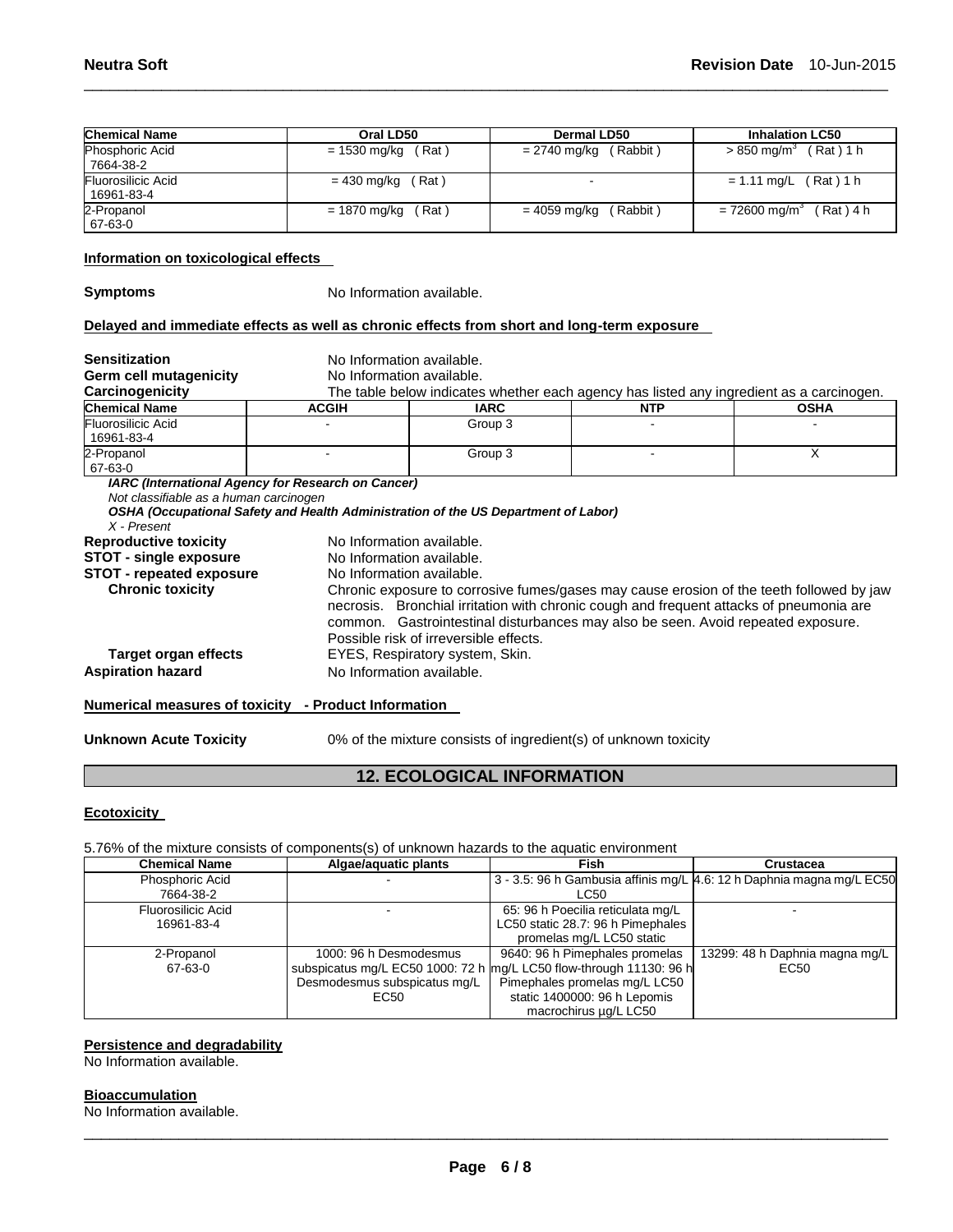| <b>Chemical Name</b> | coefficient<br><b>Partition</b> |
|----------------------|---------------------------------|
| 2-Propanol           | 0.05                            |
| 67-63-0              |                                 |

\_\_\_\_\_\_\_\_\_\_\_\_\_\_\_\_\_\_\_\_\_\_\_\_\_\_\_\_\_\_\_\_\_\_\_\_\_\_\_\_\_\_\_\_\_\_\_\_\_\_\_\_\_\_\_\_\_\_\_\_\_\_\_\_\_\_\_\_\_\_\_\_\_\_\_\_\_\_\_\_\_\_\_\_\_\_\_\_\_\_\_\_\_

**Other adverse effects** No Information available

# **13. DISPOSAL CONSIDERATIONS**

#### **Waste treatment methods**

**Disposal of wastes** Disposal should be in accordance with applicable regional, national and local laws and regulations.

**Contaminated packaging Theory Do not reuse container.** 

This product contains one or more substances that are listed with the State of California as a hazardous waste.

| <b>Chemical Name</b>         | <b>California Hazardous Waste Status</b> |  |
|------------------------------|------------------------------------------|--|
| Phosphoric Acid<br>7664-38-2 | Corrosive                                |  |
| Fluorosilicic Acid           | Toxic                                    |  |
| 16961-83-4<br>2-Propanol     | Corrosive<br>Toxic                       |  |
| 67-63-0                      | lgnitable                                |  |

# **14. TRANSPORT INFORMATION**

The basic description below is specific to the container size. This information is provided for at a glance DOT information. Please refer to the container and/or shipping papers for the appropriate shipping description before tendering this material for shipment. For additional information, please contact the distributor listed in section 1 of this SDS.

**DOT** Please see current shipping paper for most up to date shipping information, including exemptions and special circumstances.

# **15. REGULATORY INFORMATION**

| <b>International Inventories</b> |          |
|----------------------------------|----------|
| TSCA                             | Complies |
| <b>DSL/NDSL</b>                  | Complies |

#### **Legend:**

**TSCA** - United States Toxic Substances Control Act Section 8(b) Inventory **DSL/NDSL** - Canadian Domestic Substances List/Non-Domestic Substances List

# **US Federal Regulations**

#### **SARA 313**

Section 313 of Title III of the Superfund Amendments and Reauthorization Act of 1986 (SARA). This product contains a chemical or chemicals which are subject to the reporting requirements of the Act and Title 40 of the Code of Federal Regulations, Part 372

| <b>Chemical Name</b>                  | SARA 313 - Threshold Values % |  |  |
|---------------------------------------|-------------------------------|--|--|
| 2-Propanol - 67-63-0                  | 1.0                           |  |  |
| <b>SARA 311/312 Hazard Categories</b> |                               |  |  |
| Acute health hazard                   | Yes                           |  |  |
| <b>Chronic Health Hazard</b>          | Yes                           |  |  |
| Fire hazard                           | No.                           |  |  |
| Sudden release of pressure hazard     | No                            |  |  |
| <b>Reactive Hazard</b>                | No                            |  |  |